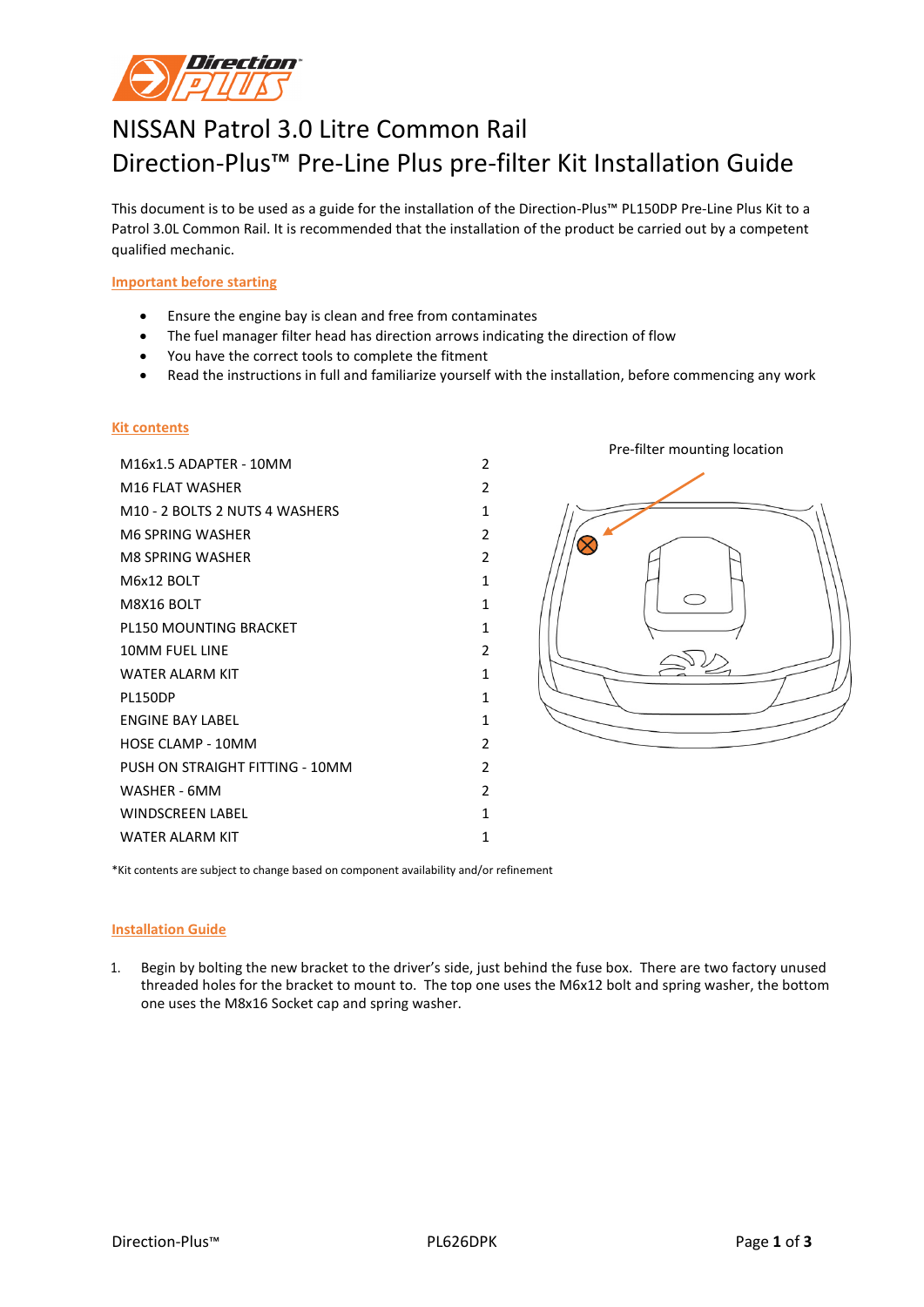



*Rear drivers side of engine bay, looking from front of engine bay back*

- 2. Bolt the fuel filter assembly into place, using the M10x30mm bolts and nyloc nuts, making sure to use a flat washer under each bolt head and nut. Adjust the position of the fuel filter assembly to make sure there is clearance from the A/C line and the wiring harness. Once you are happy with the location, tighten the bolts and nuts to retain in place.
- 3. Fit the two M16x1.5 adapters and M16 flat washers to the PL150 head so that they face towards the rear of the car. You may need to remove and reposition the existing blanking plugs
- 4. Disconnect the fuel supply line to the factory fuel filter and remove the hose completely. Run the new hose from the rigid fuel supply line to the inlet port on the PreLine 150 and cut to length. Use a 12-20mm clamp to secure in place at the factor fuel line.
- 5. Lubricate the barbed end of the push-lock fittings and the inside portion of the hose to be fitted with a pushlock fitting with diesel fuel or WD40.
- 6. Insert the barbed end of one (1) of the push-lock fittings into the pre-lubricated end of the hose. Ensuring that the hose is firmly stopped against the inside of the bell cover.
- 7. Paying attention to the directional arrows, attach the assembled fuel supply hose to the inlet of the PL150
- 8. Connect the remaining fuel hose to the inlet side of the factory fuel filter and secure with a hose clamp.
- 9. Route the fuel hose to the outlet side of the PL150 and cut to length.
- 10. Lubricate the barbed end of the push-lock fittings and the inside portion of the hose to be fitted with a push-lock fitting with diesel fuel or WD40
- 11. Insert the barbed end of one (1) of the push-lock fittings into the pre-lubricated end of the hose. Ensuring that the hose is firmly stopped against the inside of the bell cover.